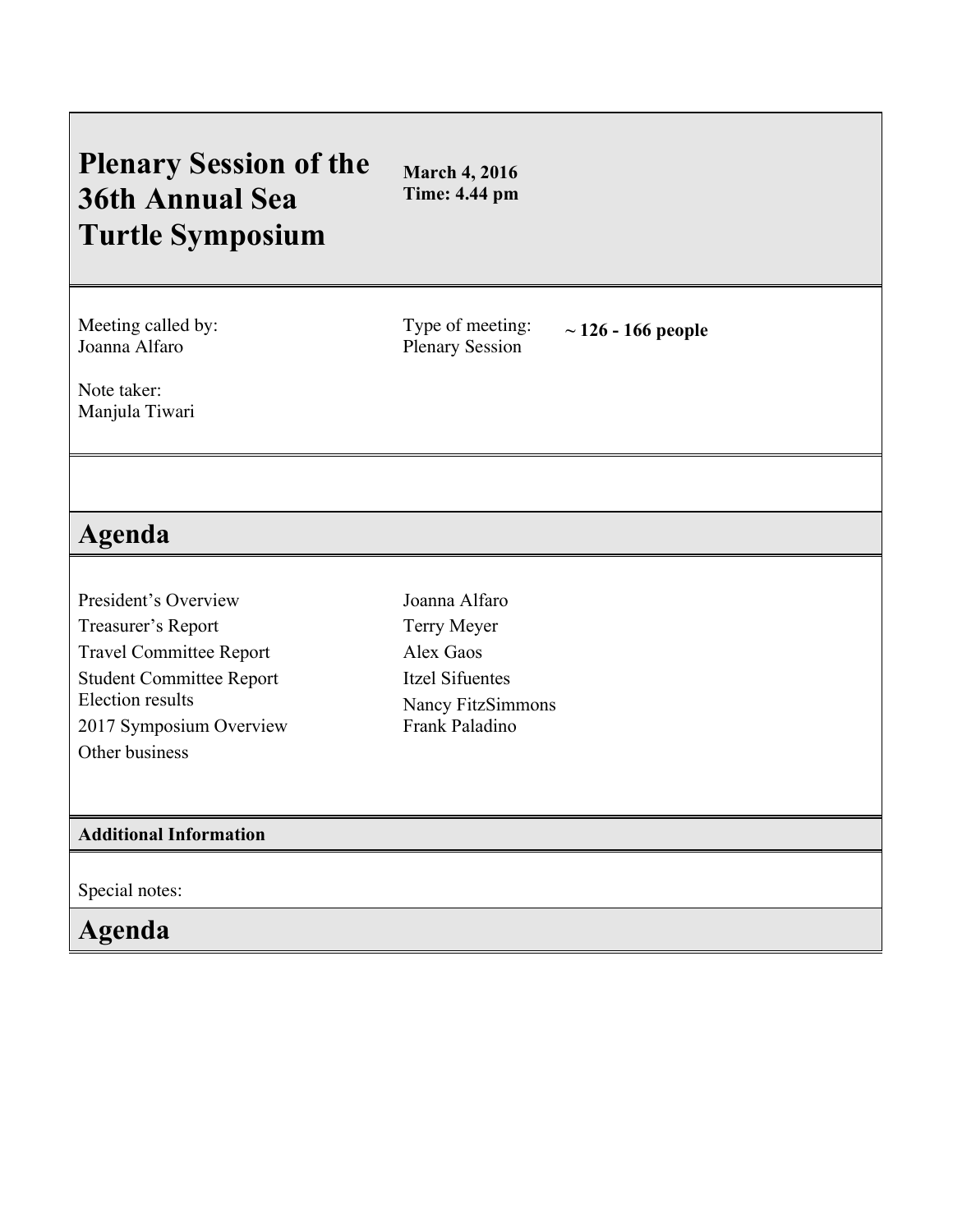| <b>President's overview</b>                                                                                                                                                                                                                                                                                                                                            | Joanna Alfaro                                                                                     | 4.44 pm             |           |  |
|------------------------------------------------------------------------------------------------------------------------------------------------------------------------------------------------------------------------------------------------------------------------------------------------------------------------------------------------------------------------|---------------------------------------------------------------------------------------------------|---------------------|-----------|--|
| Alfaro thanks everyone for their patience and highlights the following:<br>About 628 people registered for the Symposium.<br>Number of countries represented is not available as yet.<br>$\bullet$<br>The new website has been a challenge and can be improved. Things will get better with<br>$\bullet$<br>Paladino and will continue to improve in the coming years. |                                                                                                   |                     |           |  |
| Conclusions:                                                                                                                                                                                                                                                                                                                                                           |                                                                                                   |                     |           |  |
| Action items:                                                                                                                                                                                                                                                                                                                                                          |                                                                                                   | Person responsible: | Deadline: |  |
|                                                                                                                                                                                                                                                                                                                                                                        |                                                                                                   |                     |           |  |
| <b>Treasurer's report</b>                                                                                                                                                                                                                                                                                                                                              | <b>Terry Meyer</b>                                                                                | 4.45 pm             |           |  |
| Meyer went through the income statement and balance sheet for 2015.<br>Income statement<br>Revenues<br><b>Registration Fees</b><br>Membership Fees<br><b>Extra Payments</b><br>Auction Income<br>Cash Grants Income<br>Direct Grants TURKEY<br>Misc Sales<br>Symposium Income                                                                                          | 117,925.00<br>175.00<br>8,065.00<br>17,774.00<br>64,105.42<br>91,378.67<br>2,520.00<br>301,943.09 |                     |           |  |
| Dividends & Interest                                                                                                                                                                                                                                                                                                                                                   | 3,987.82                                                                                          |                     |           |  |
| <b>Total Other Income</b>                                                                                                                                                                                                                                                                                                                                              | 3,987.82                                                                                          |                     |           |  |
| <b>Total Revenue</b>                                                                                                                                                                                                                                                                                                                                                   | 305,930.91                                                                                        |                     |           |  |
| Expenses<br>Accommodations & Facility Exp<br>Entertainment - band and trans<br>Translation<br>Poster Board<br>Awards<br>Participant Gift                                                                                                                                                                                                                               | 169,301.41<br>3,961.00<br>6,993.00<br>1,748.00<br>2,050.00<br>3,375.00                            |                     |           |  |
| Printing - program, badges, etc<br>Printing - Abstracts<br><b>Organizing Expense</b>                                                                                                                                                                                                                                                                                   | 9,700.00<br>21,540.00<br>5,695.00                                                                 |                     |           |  |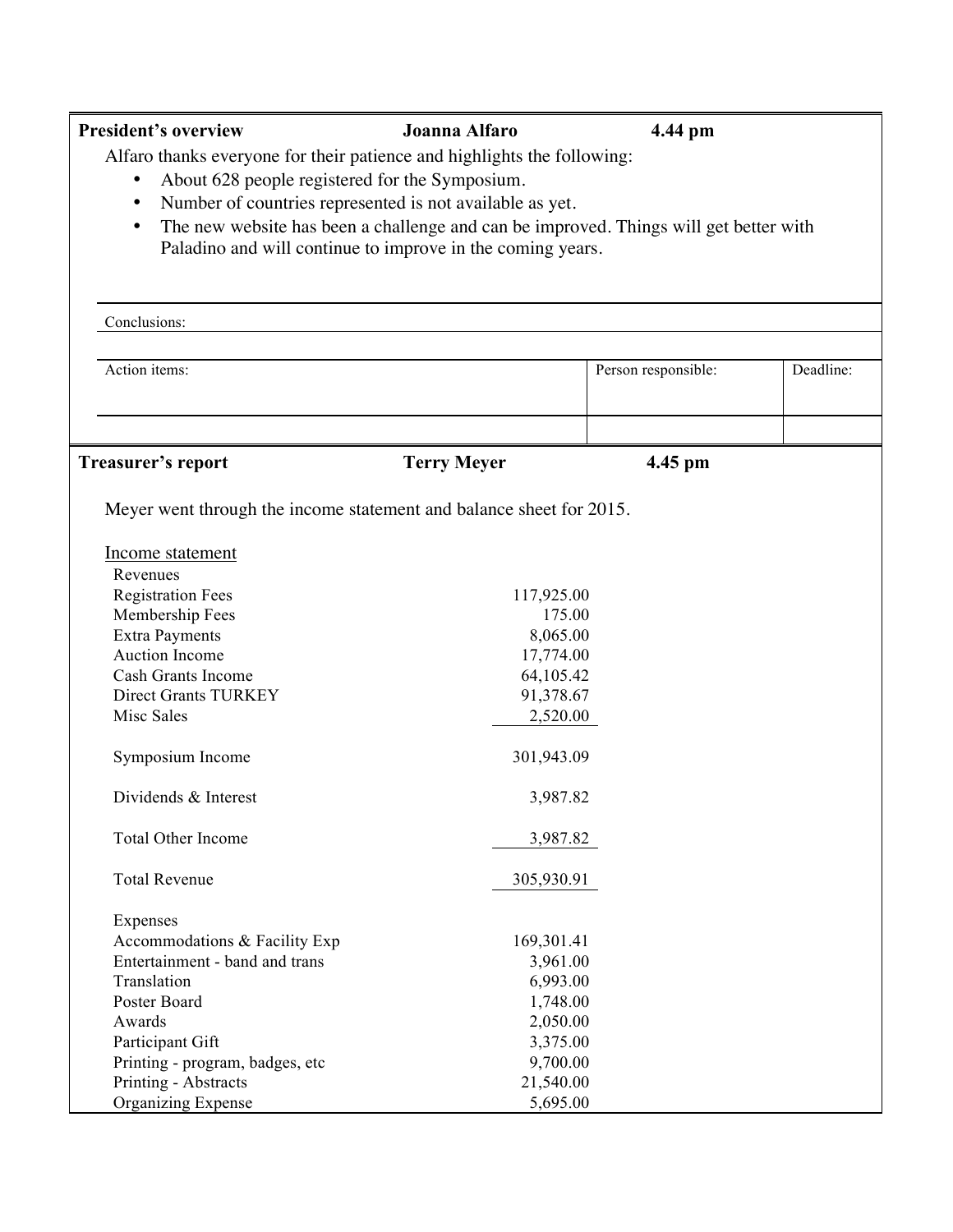| <b>Bank Fees</b>                                | 90.00      |              |  |
|-------------------------------------------------|------------|--------------|--|
| <b>Registration Expense</b>                     | 4,990.00   |              |  |
| Credit Card Fees Expense                        | 5,432.42   |              |  |
| restricted Travel funds                         | 6,361.00   |              |  |
| SUBTOTAL SYMPOSIUM EXPENSES                     | 241,236.83 |              |  |
|                                                 |            |              |  |
| <b>BOD</b> Retreat                              | 21,319.39  |              |  |
| Insurance                                       | 929.00     |              |  |
| <b>Investment Advisory Fee</b>                  | 1,755.00   |              |  |
| Office Expense                                  | 80.85      |              |  |
| <b>Treasurer Support</b>                        | 2,000.00   |              |  |
| Program Officer                                 | 1,000.00   |              |  |
| <b>OPERATING EXPENSE</b>                        | 27,084.24  |              |  |
|                                                 |            |              |  |
| <b>TOTAL EXPENSES</b>                           | 268,321.07 |              |  |
| <b>NET REVENUE</b>                              | 37,609.84  |              |  |
|                                                 |            |              |  |
|                                                 |            |              |  |
| <b>Balance</b> sheet                            |            |              |  |
| <b>ASSETS</b>                                   |            |              |  |
|                                                 |            |              |  |
| <b>Current Assets</b>                           |            |              |  |
|                                                 | 125,011.4  |              |  |
| Money Market                                    | 7          |              |  |
|                                                 | 121,249.4  |              |  |
| Checking Account                                | 7          |              |  |
| <b>Investment Account</b>                       | 98,848.69  |              |  |
| <b>Accounts Receivable</b>                      | 259.97     |              |  |
|                                                 |            |              |  |
| Advances for Peru Symposium                     | 40,000.00  |              |  |
| <b>Total Cash Assets</b>                        |            |              |  |
|                                                 |            | 385,369.60   |  |
| Other Assets                                    |            |              |  |
| Deferred Expense                                | 4,267.93   |              |  |
|                                                 |            |              |  |
| <b>Total Other Assets</b>                       |            | 4,267.93     |  |
|                                                 |            |              |  |
| <b>Total Assets</b>                             |            | \$389,637.53 |  |
|                                                 |            |              |  |
| <b>LIABILITIES AND CAPITAL</b>                  |            |              |  |
|                                                 |            |              |  |
| <b>Current Liabilities</b>                      |            |              |  |
| <b>Accounts Payable</b>                         | \$1,000.00 |              |  |
| Deferred Income - Next Year Grants              | 5,000.00   |              |  |
| Deferred Income - Next Year Registration Income | 88,986.50  |              |  |
|                                                 |            |              |  |
| <b>Total Liabilities</b>                        |            | 94,986.50    |  |
|                                                 |            |              |  |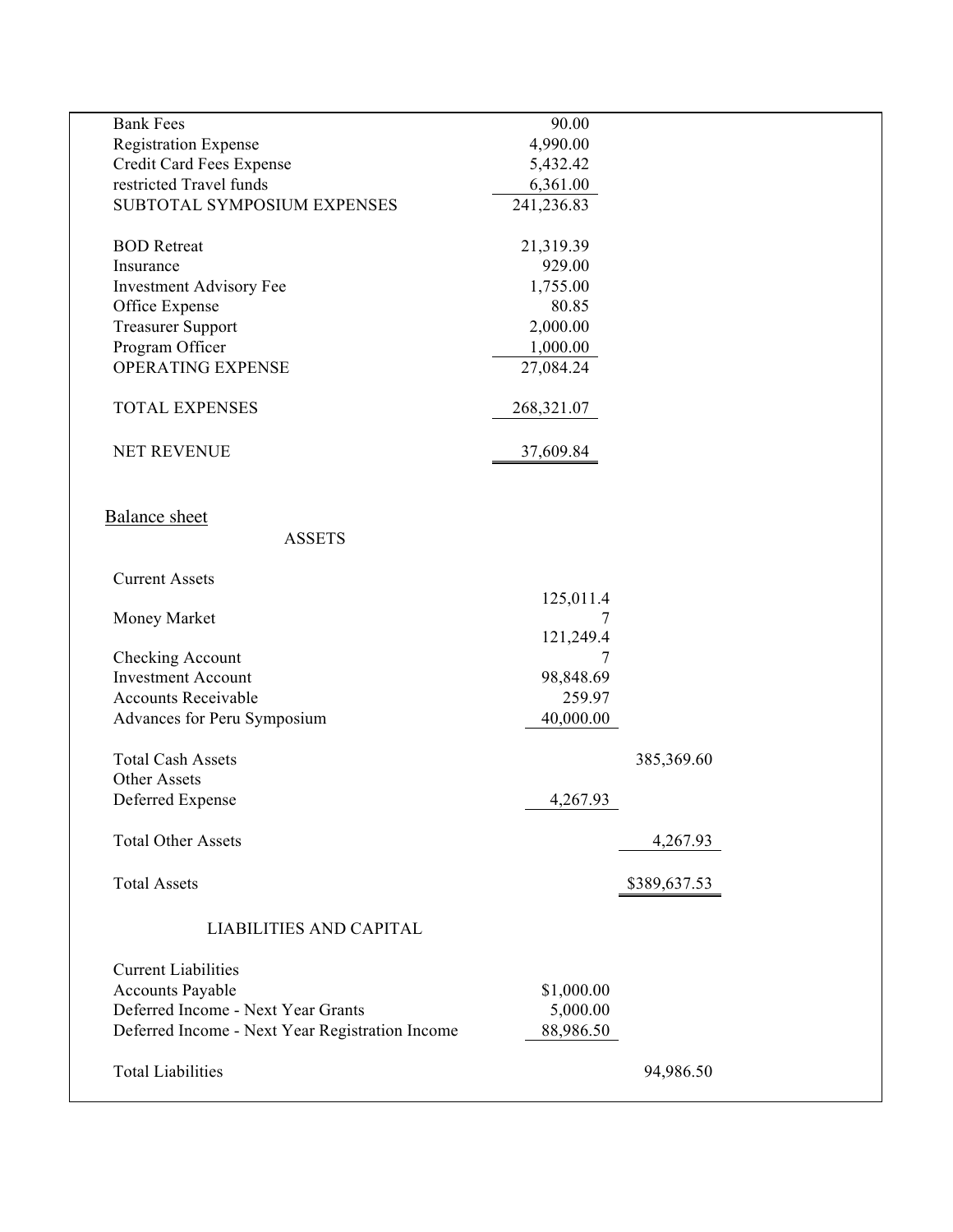| Capital                        |              |
|--------------------------------|--------------|
| Unrealized Gain/Loss on Securi | (4,316.00)   |
|                                | 261,357.1    |
| <b>Retained Earnings</b>       | Q            |
| Net Income                     | 37,609.84    |
|                                |              |
| <b>Total Capital</b>           | 294,651.03   |
|                                |              |
| Total Liabilities & Capital    | \$389,637.53 |
|                                |              |

Discussion:

Frazier: Is there any financial concern with the Symposium being annual? Meyer: We have funds to carry on.

Motion to accept Treasurer's report: Jack Frazier Second: Chuck Schaffer Motion passes unanimously

Alfaro: The Board passed a motion to review the biennial vs. annual hosting of the Symposium in 6 years.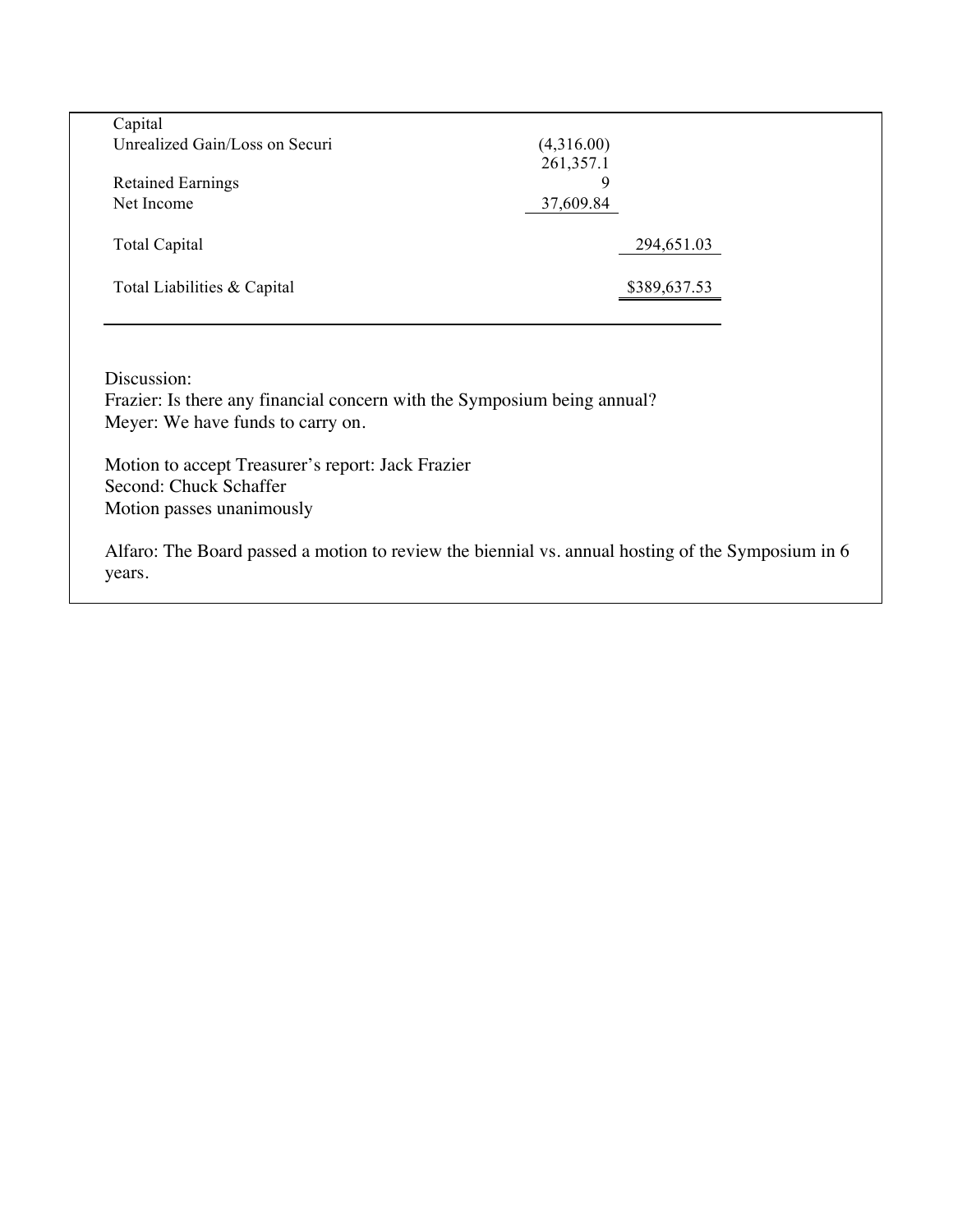| Conclusions:                                                                                     |                   |                |                     |                 |           |
|--------------------------------------------------------------------------------------------------|-------------------|----------------|---------------------|-----------------|-----------|
| Action items:                                                                                    |                   |                | Person responsible: |                 | Deadline: |
|                                                                                                  |                   |                |                     |                 |           |
|                                                                                                  |                   |                |                     |                 |           |
| <b>Travel Committee Report</b>                                                                   | <b>Alex Gaos</b>  |                | $4.55$ pm           |                 |           |
| Gaos goes through the Travel Committee allocations below and thanks the Board and Joanna Alfaro. |                   |                |                     |                 |           |
|                                                                                                  |                   |                | Cash                |                 |           |
| <b>Region</b>                                                                                    | <b>Bed Awards</b> | <b>Bed Amt</b> | Awards              | <b>Cash Amt</b> |           |
| Africa (except North)                                                                            | 6                 | \$1,055        | 8                   | \$3,000         |           |
| US/Canada                                                                                        | 18                | \$1,800        | 41                  | \$2,050         |           |
| Eng Caribbean                                                                                    | 10                | \$1,800        | 3                   | \$800           |           |
| South Asia                                                                                       |                   | \$280          |                     | \$300           |           |
| Southeast Asia/Pacific                                                                           | 6                 | \$860          | 6                   | \$1,200         |           |
| Middle East/No. Africa                                                                           | 3                 | \$200          | 3                   | \$600           |           |
| So. America                                                                                      | 95                | \$9,800        | 31                  | \$4,150         |           |
| Europe                                                                                           | 18                | \$2,040        | 10                  | \$1,400         |           |
| MX/CA America, Spa Caribbean                                                                     | 38                | \$3,700        | 34                  | \$3,150         |           |
|                                                                                                  | 195               | \$21,535       | 137                 | \$16,650        |           |

## **Overall Travel Grant Support** \$38,185

Jack Frazier: In the past, sometimes people with travel grants don't show up. Gaos: This year it did not happen. A few cash grants didn't go out, but really good show. Need to evaluate post-Symposium.

Motion to accept Travel Chair's report: Jack Frazier Second: Chuck Schaffer Motion passes unanimously

| Conclusions:                                                                                                                                                                                                       |                        |                     |           |  |
|--------------------------------------------------------------------------------------------------------------------------------------------------------------------------------------------------------------------|------------------------|---------------------|-----------|--|
| Action items:                                                                                                                                                                                                      |                        | Person responsible: | Deadline: |  |
| <b>Student Committee Report</b>                                                                                                                                                                                    | <b>Itzel Sifuentes</b> | $4.58$ pm           |           |  |
| Sifuentes thanks the Board and Joanna Alfaro. She highlights the following in her report:<br>This year feedback was provided to: 50 orals, 63 posters, and 113 students. There were 51<br>$\bullet$<br>evaluators. |                        |                     |           |  |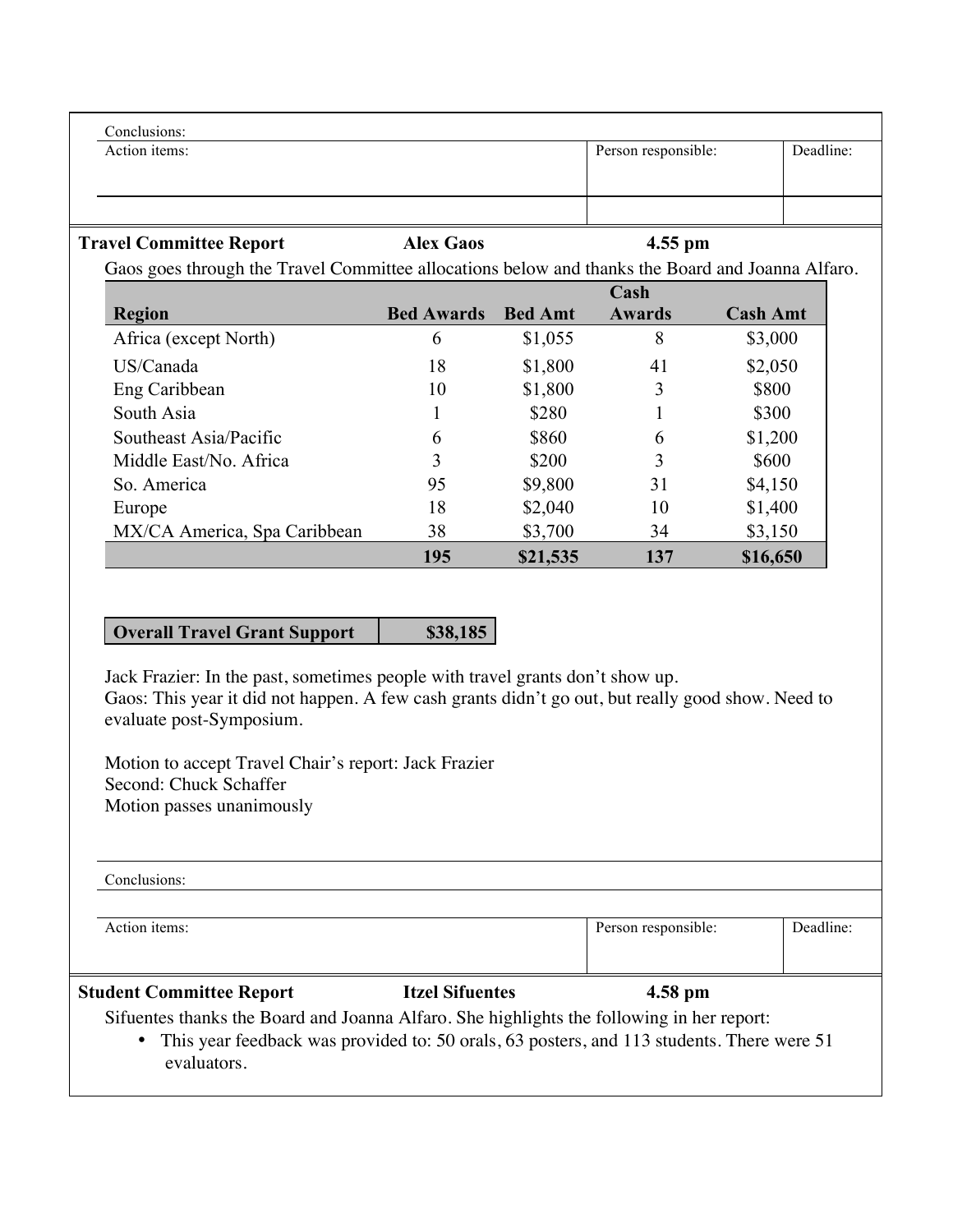• There was a student mixer called "Bridging our projects" and a workshop on," How to make social media productive: fund your research!"

Sifuentes encouraged people to become evaluators.

Jack Frazier: Student Committee needs a big applause. Should use their evaluations to those applying for awards. They are helping the Society tremendously.

Conclusions:

| <b>ISTS Elections</b> | <b>Nancy FitzSimmons</b> | $5.02$ pm           |           |
|-----------------------|--------------------------|---------------------|-----------|
|                       |                          |                     |           |
|                       |                          |                     |           |
| Action items:         |                          | Person responsible: | Deadline: |

• The 2016 Nominating Committee consisted of: Chair: Nancy FitzSimmons, Australia Shaleyla Kelez, Peru Milagros Lopez Mendilaharsu, Brazil Alberto Abreu Grobois, Mexico Edward Aruna, Sierra Leon

The Nominations process was:

- Nominations open 1 Oct 30 Nov 2015
- Nominations received from 8 people
- Total of 12 nominees
- One nominee was rejected due to never having attended an ISTS symposium
- Online voting opened 29 Jan 2016
- 172 people voted
- Details of the individual tallies will be included in the minutes of the Plenary, to be posted on ISTS website

Results

- **Nominating Committee ex-Board of Directors:** Kartik Shanker (Only 1 nominee)
- **Nominating Committee:** Kate Mansfield, USA and (Connie) Ka-Yan Ng, Hong Kong
- (Vote tally range for 5 nominees: 47-74 votes)
- **Board of Directors:** Andrews (Andy) Agyekumhene, Ghana and Jeanette Wyneken, USA (Vote tally range for 4 nominees: 52-86 votes)
- **President-Elect:** (Yoshi) Yoshima Matsumota, Japan (Only 1 nominee)

FitzSimmons encourages self-nominations.

Conclusions: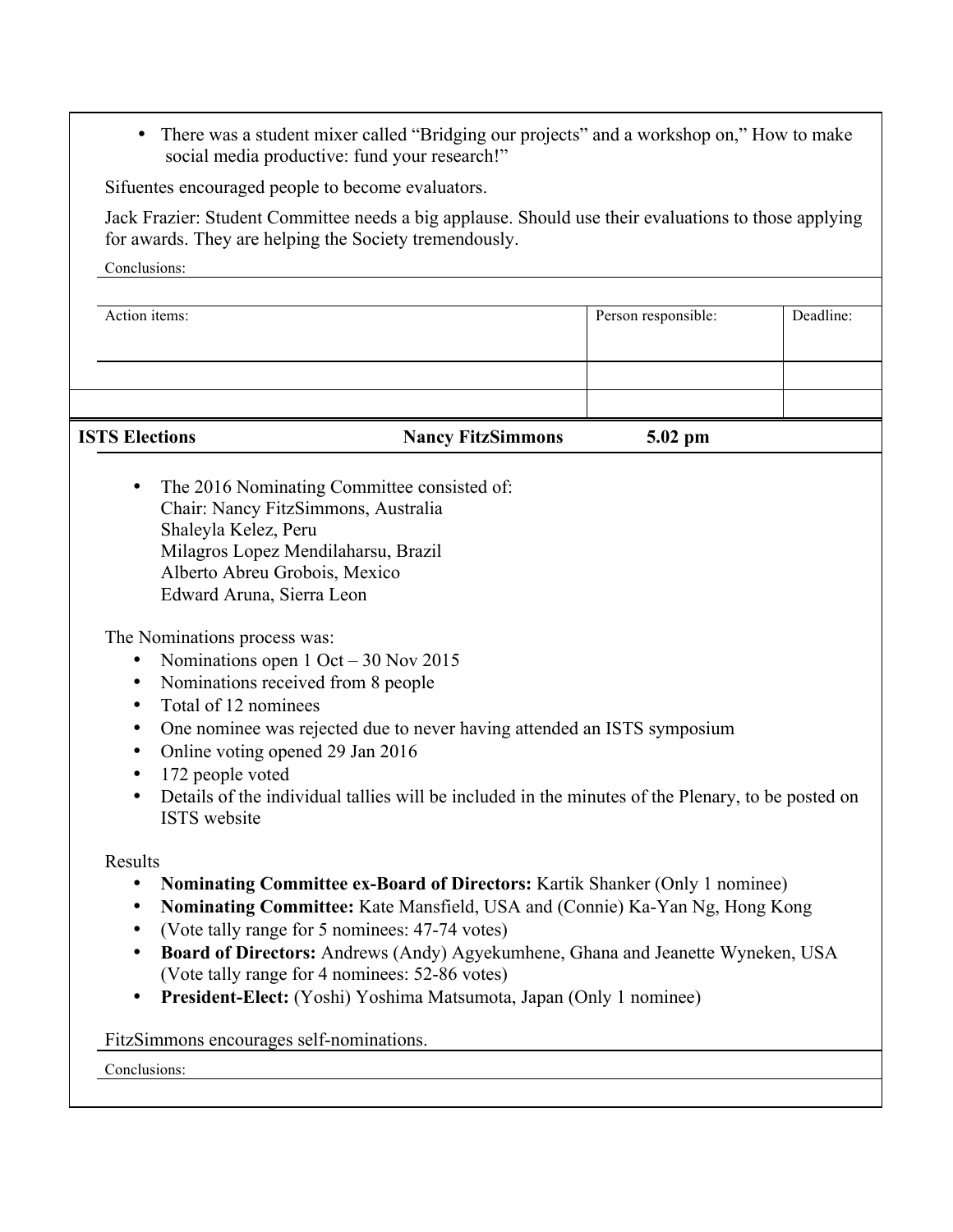| Action items:                                                                                                                                         |                                                                                               | Person responsible: | Deadline: |
|-------------------------------------------------------------------------------------------------------------------------------------------------------|-----------------------------------------------------------------------------------------------|---------------------|-----------|
|                                                                                                                                                       |                                                                                               |                     |           |
|                                                                                                                                                       |                                                                                               |                     |           |
| 2017 Symposium overview                                                                                                                               | <b>Frank Paladino</b>                                                                         | 5.08 pm             |           |
| Venue: Las Vegas                                                                                                                                      |                                                                                               |                     |           |
| Dates: April 15-23 2017                                                                                                                               |                                                                                               |                     |           |
| Hotel: Marriott Resort and Spa                                                                                                                        |                                                                                               |                     |           |
| Theme: Climate change – marine turtles and the change<br>Costs: \$149/night for double occupancy; 4 people \$189 / night                              |                                                                                               |                     |           |
| Meeting rooms free with 980 room nights                                                                                                               |                                                                                               |                     |           |
| Desert tortoise and freshwater turtle meeting will also take place.                                                                                   |                                                                                               |                     |           |
|                                                                                                                                                       |                                                                                               |                     |           |
| Discussion:                                                                                                                                           |                                                                                               |                     |           |
| Jack Frazier: There is a US SE Society and the International Society.                                                                                 |                                                                                               |                     |           |
| Paladino: No SE meeting in 2017; they will be joining us in Las Vegas.                                                                                |                                                                                               |                     |           |
|                                                                                                                                                       |                                                                                               |                     |           |
| Diego Amorocho: How do we submit a workshop proposal?<br>Paladino: Email me.                                                                          |                                                                                               |                     |           |
| Panagopoulou: Last year at the Board retreat we passed a protocol. Workshop Committee will receive                                                    |                                                                                               |                     |           |
| and evaluate proposals.                                                                                                                               |                                                                                               |                     |           |
|                                                                                                                                                       |                                                                                               |                     |           |
| Balazs indicates that he and his wife got married 50 years ago in Las Vegas and they are still married!                                               |                                                                                               |                     |           |
|                                                                                                                                                       |                                                                                               |                     |           |
| Conclusions:                                                                                                                                          |                                                                                               |                     |           |
|                                                                                                                                                       |                                                                                               |                     |           |
| Action items:                                                                                                                                         |                                                                                               | Person responsible: | Deadline: |
|                                                                                                                                                       |                                                                                               |                     |           |
|                                                                                                                                                       |                                                                                               |                     |           |
| <b>Other business</b>                                                                                                                                 |                                                                                               | 5.18 pm             |           |
|                                                                                                                                                       | Zoe Meletis: Propose a motion from the floor that we need to think carefully about how we     |                     |           |
|                                                                                                                                                       | spend our money. I propose that the Board come up with 3 Nevada-based conservation options    |                     |           |
|                                                                                                                                                       | - water is an issue - let our Symposium make an impact in conservation.                       |                     |           |
| The Board said they would discuss this at the retreat                                                                                                 |                                                                                               |                     |           |
| Matthew Godfrey: Why not a motion now?                                                                                                                |                                                                                               |                     |           |
| Paladino: Cannot do that at a meeting, but will discuss at retreat. We have taken a stance; there will be<br>no Mirage hotel with dolphin shows, etc. |                                                                                               |                     |           |
|                                                                                                                                                       |                                                                                               |                     |           |
| $\bullet$                                                                                                                                             | Alfaro: This year registration included an Amazon donation line. The NGO will ask you where   |                     |           |
|                                                                                                                                                       | you want that money to go - adopt a tree or support some other conservation initiative.       |                     |           |
|                                                                                                                                                       |                                                                                               |                     |           |
| ٠                                                                                                                                                     | Nathalie Wildermann: Create an ethics committee for abstracts and a check box at registration |                     |           |
|                                                                                                                                                       | that indicates that all co-authors have seen the abstract.                                    |                     |           |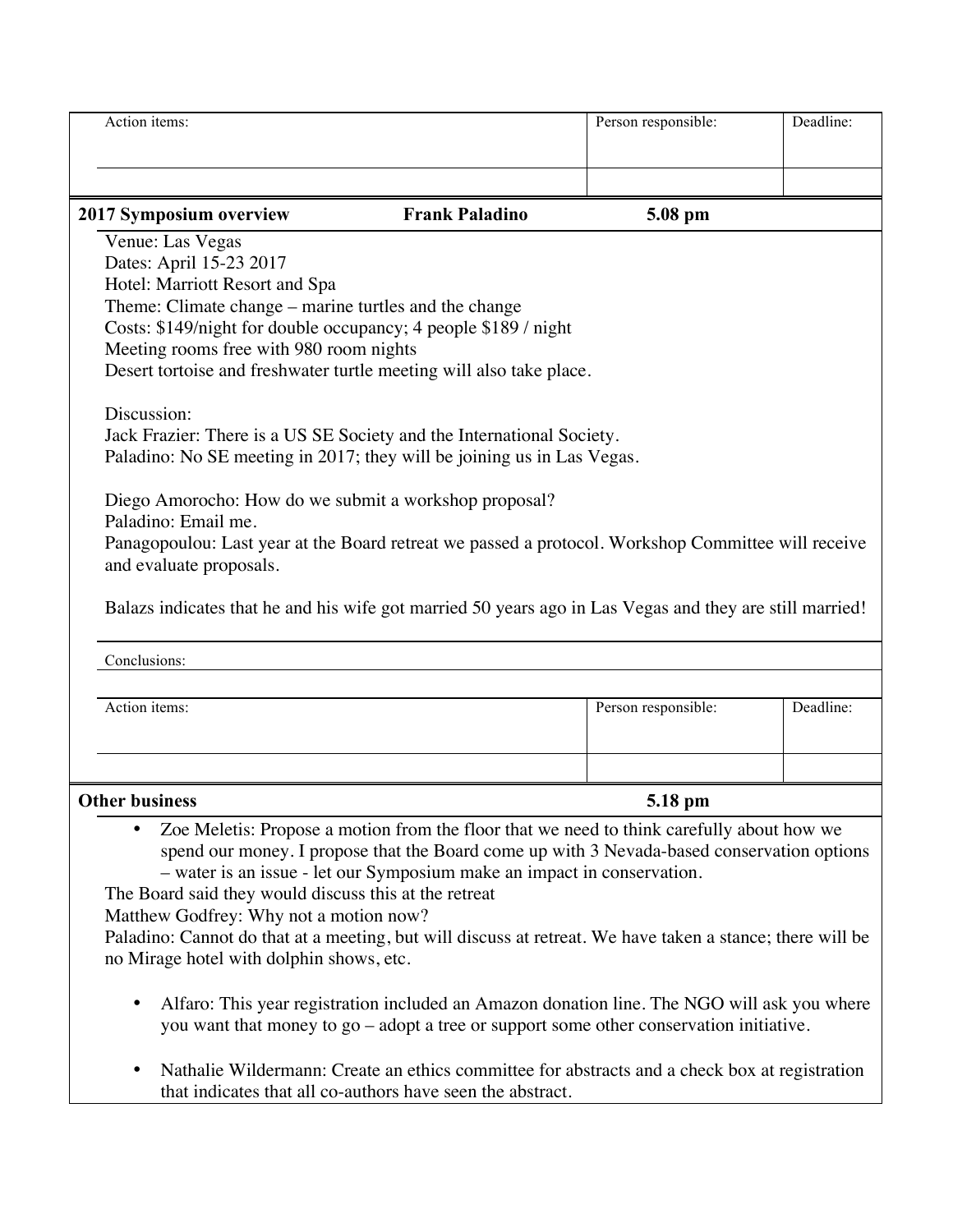• Jack Frazier: Treasurer and Secretary are elected for 5 years. These 2 people provide enormous support. Board needs to consider what the transition will be like, if necessary.

Alfaro: We will also be discussing Treasurer and Secretary replacement, if it becomes necessary.

• Jack Frazier: Conducted a survey last year. There are 17 people on Board and the ISTS produces a Symposium. If the Board is reduced could the Society function efficiently with a smaller number? Ask Board to consider it. T would reduce operational costs. It would require amendment to the By-Laws and Constitution and I will be happy to help.

Paladino: Usually at the retreat not all Board members are present. Board retreat less than 10% (\$22,000) of the income (\$300,000). A meager amount. Also want proper representation of the international Society and representation from around the world. Having seen how the Board works together, the diversity is important and helps make decisions.

Panagopoulou: As an outgoing member, I dedicated many hours to the Society and majority of the work put forward has been updating the By-Laws and Constitution, dealing with the financial mechanism, protocols, etc. The Board has not been just organizing the Symposium, but working to improve the Society so Frazier's statement is not 100% correct.

Balazs: Been on the Board for 3 years and personal goal is to build the Society. The Symposium operates seamlessly. I don't agree with all that Paladino said, but we all have a say. Frazier's report highlighted a need for transparency and we need to strive towards that. Love Board members but we see things very differently.

Daniela Freggi: This Society is a sea turtle family and the Board is very important. So it is important to have a bigger Board because it provides representation.

Marc Girondot: I prefer also the Board is large.

The Board will discuss this issue at the retreat.

- Jim Spotila: We founded the Society in Philadelphia. Such a big and thriving Society and Board and think it is excellent.
- A standing ovation is given to Joanna Alfaro.

| Conclusions:                                                                                                                                                                  |                     |                        |
|-------------------------------------------------------------------------------------------------------------------------------------------------------------------------------|---------------------|------------------------|
| Action items:                                                                                                                                                                 | Person responsible: | Deadline:              |
| Discuss Nevada-based conservation actions, transition procedure if<br>Treasurer or Secretary do not want to renew their term, ethics for abstracts,<br>current size of Board. | Board               | August 2015<br>retreat |
|                                                                                                                                                                               |                     |                        |
| <b>Additional Information</b>                                                                                                                                                 |                     |                        |
| Jim Spotila: Motion to adjourn                                                                                                                                                |                     |                        |
| Ana Barragan: second                                                                                                                                                          |                     |                        |
|                                                                                                                                                                               |                     |                        |